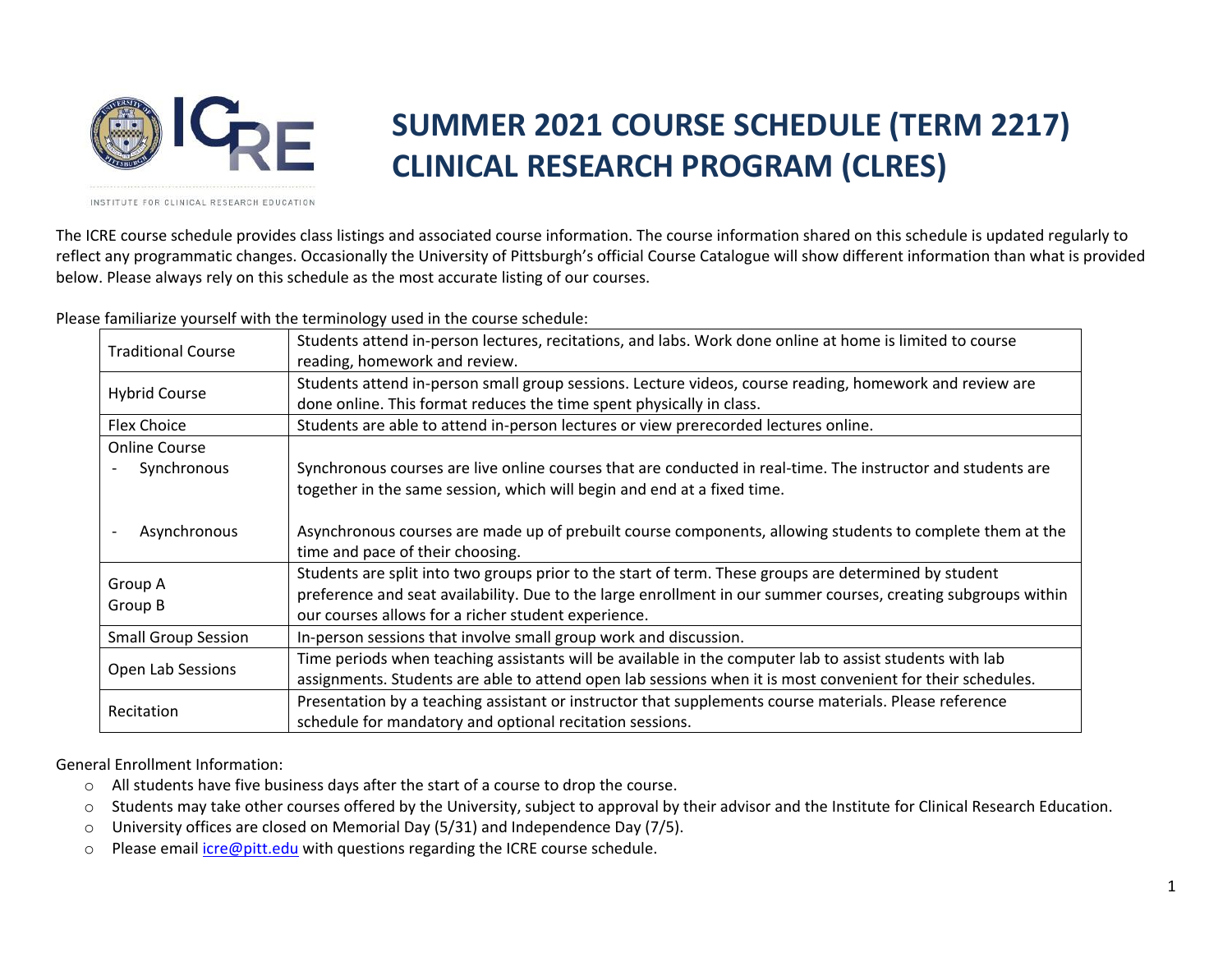| Format                | <b>Class</b><br><b>Number</b> | Subject /<br><b>Catalog</b><br><b>Number</b> | <b>Course Title</b>                            | <b>Course Format and Days / Time</b>                                                                                                                                                                                                                                       |                                                                                              | Room /<br><b>Building</b> | Instructor(s)                                       | <b>Credits</b> |
|-----------------------|-------------------------------|----------------------------------------------|------------------------------------------------|----------------------------------------------------------------------------------------------------------------------------------------------------------------------------------------------------------------------------------------------------------------------------|----------------------------------------------------------------------------------------------|---------------------------|-----------------------------------------------------|----------------|
| Online<br>Synchronous | 16481                         | <b>CLRES</b><br>2005                         | Computer<br>Methods in<br>Clinical<br>Research | Introductory<br>Session<br>July 1<br><b>Group A</b><br>$9:00$ AM $- 12:00$ PM<br><b>Group B</b><br>12:00 PM - 3:00 PM<br><b>Group C</b><br>$3:00$ PM $-6:00$ PM                                                                                                            | <b>Open Lab Sessions</b><br>July 2, 6, and 7<br>No class July 5<br>$11:00$ AM $-5:00$ PM     | Online                    | Scott<br>Rothenberger                               | $\mathbf{1}$   |
| Online<br>Synchronous | 16486                         | <b>CLRES</b><br>2010                         | Clinical<br>Research<br>Methods                | <b>Small Group</b><br><b>Sessions</b><br>$M, W, F^*$<br>July 2 - August 20<br>No class July 5<br><b>Group A</b><br>10:30 AM - 11:30<br>AM<br><b>Group B</b><br>11:45 AM - 12:45<br>PM<br>*schedule will rotate<br>between days. Check<br>extended schedule for<br>details. | <b>Combined Recitation</b><br>(optional)<br>W<br>July 7 - August 18<br>$1:00$ PM $- 2:00$ PM | Online                    | Kathleen McTigue<br>Kenneth Smith<br>Gretchen White | 3              |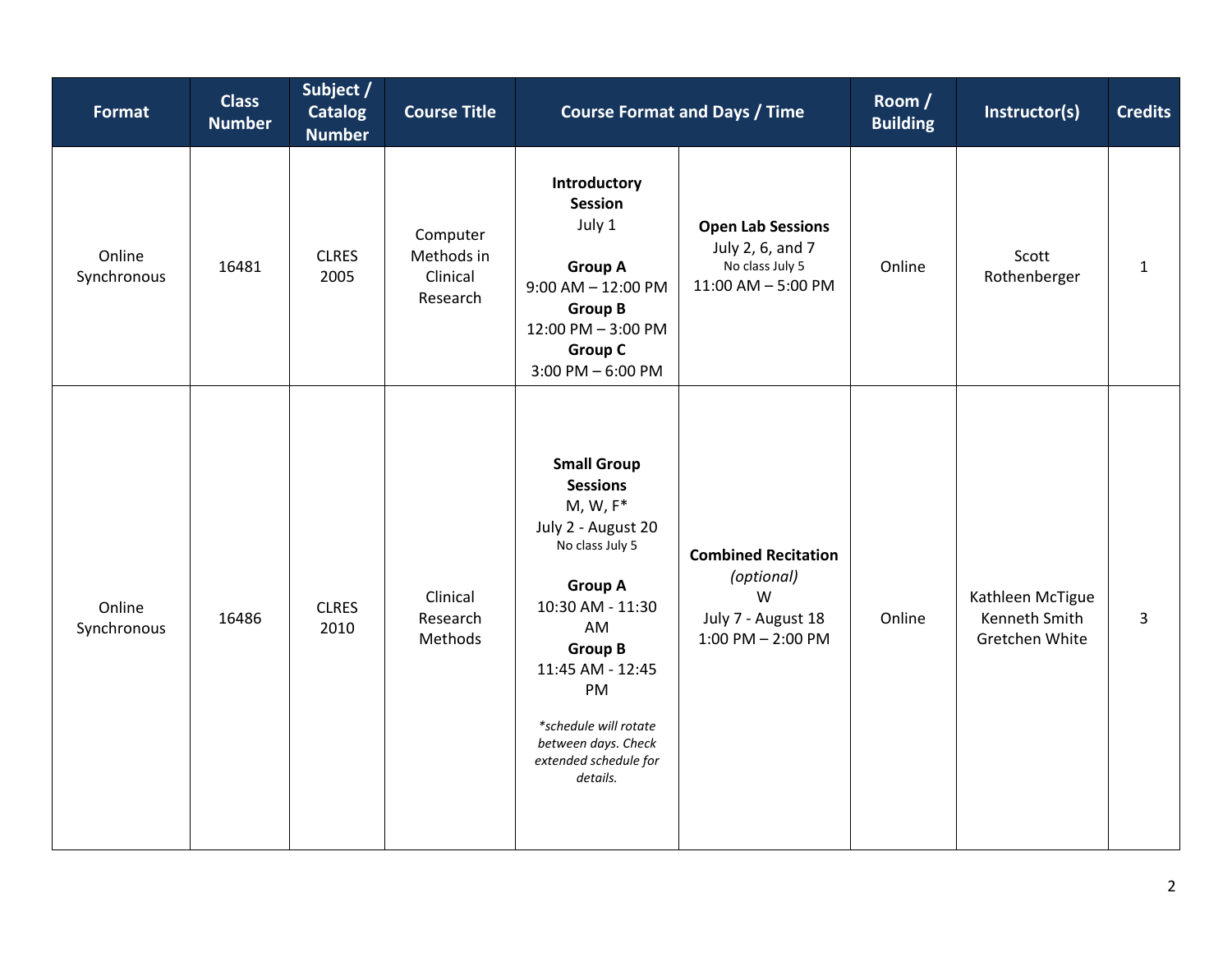| <b>Format</b>         | <b>Class</b><br><b>Number</b> | Subject /<br><b>Catalog</b><br><b>Number</b> | <b>Course Title</b>                                     | <b>Course Format and Days / Time</b>                                                                                                                                                           |                                                                                                                                       | Room /<br><b>Building</b> | Instructor(s)                 | <b>Credits</b> |
|-----------------------|-------------------------------|----------------------------------------------|---------------------------------------------------------|------------------------------------------------------------------------------------------------------------------------------------------------------------------------------------------------|---------------------------------------------------------------------------------------------------------------------------------------|---------------------------|-------------------------------|----------------|
| Online<br>Synchronous | 16484                         | <b>CLRES</b><br>2020                         | <b>Biostatistics</b>                                    | Lectures<br>M, W, F<br>July 2 - August 20<br>No class July 5<br>8:30 AM - 10:00 AM                                                                                                             | <b>Recitation</b><br>Tu, Th<br>July 6 - August 19<br><b>Group A</b><br>11:30 AM - 12:30 PM<br><b>Group B</b><br>$1:30$ PM $- 2:30$ PM | Online                    | Joyce Chang<br>Jonathan Yabes | 4              |
|                       |                               |                                              |                                                         |                                                                                                                                                                                                | <b>Open Lab Sessions</b><br>M<br>July 12 - August 16<br>$2:00$ PM $-5:00$ PM                                                          |                           |                               |                |
| Online<br>Synchronous | 16471                         | <b>CLRES</b><br>2040                         | Measurement<br>in Clinical<br>Research                  | <b>First Session</b><br>F<br>July 2<br>$1:00$ PM $-3:00$ PM<br><b>Sessions</b><br>Th<br>July 8 - August 12<br>8:30 AM - 10:00 AM<br><b>Final Exam</b><br>Th<br>August 19<br>8:30 AM - 10:30 AM |                                                                                                                                       | Online                    | <b>Galen Switzer</b>          | $\mathbf{1}$   |
| Online<br>Synchronous | 20664                         | <b>CLRES</b><br>2011                         | Advanced<br>Observational<br>Epidemiological<br>Methods | M, W<br>$1:00$ PM $-3:00$ PM<br>May $10 -$ June 7<br>No class May 31                                                                                                                           |                                                                                                                                       |                           | Gretchen White                | $\mathbf{1}$   |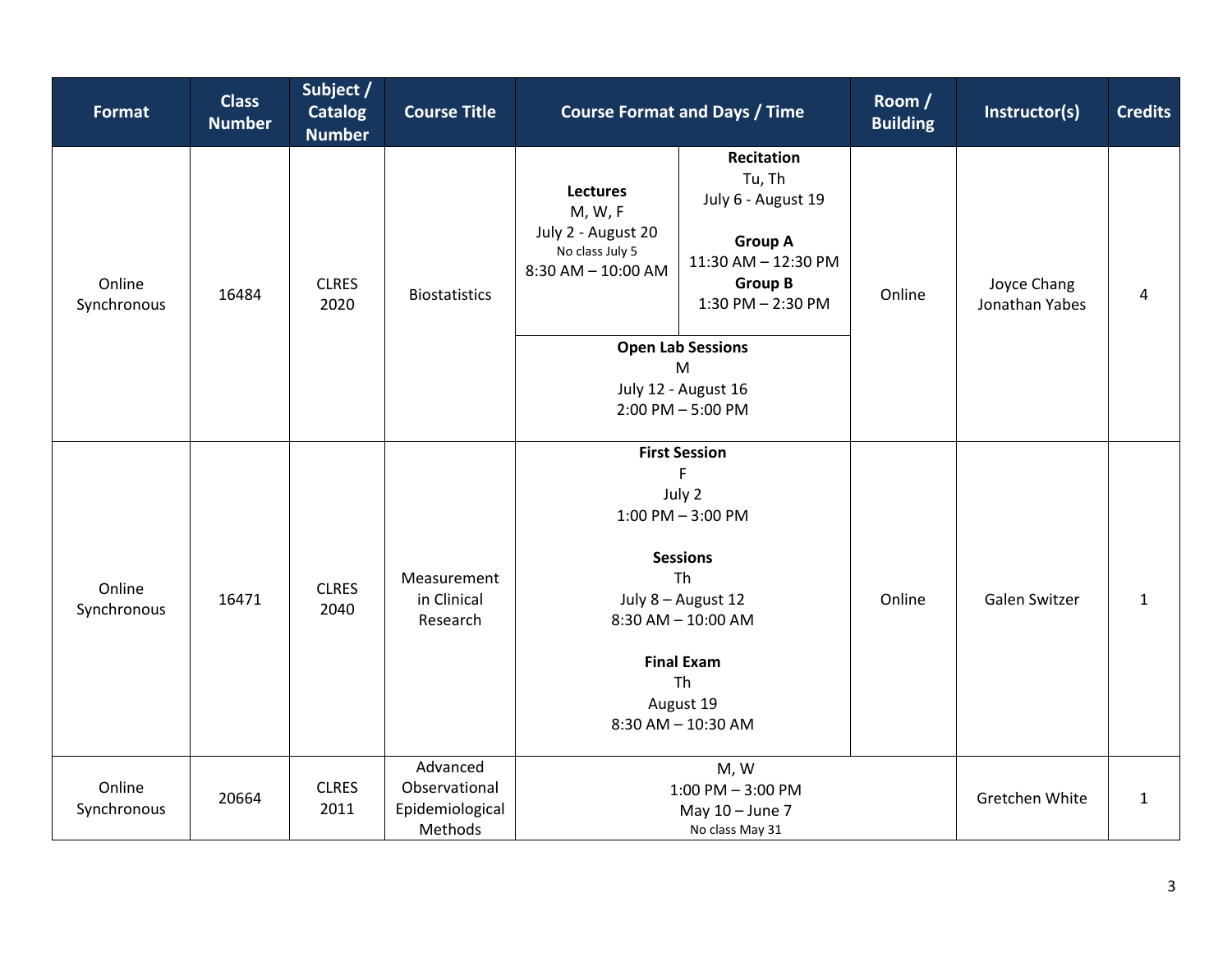| Format                | <b>Class</b><br><b>Number</b> | Subject /<br>Catalog<br><b>Number</b> | <b>Course Title</b>                                         | Room /<br><b>Course Format and Days / Time</b><br><b>Building</b>                                                                              |                                            | Instructor(s)                             | <b>Credits</b> |
|-----------------------|-------------------------------|---------------------------------------|-------------------------------------------------------------|------------------------------------------------------------------------------------------------------------------------------------------------|--------------------------------------------|-------------------------------------------|----------------|
| Other                 | 16428                         | <b>CLRES</b><br>2080                  | Master's Thesis<br>Research*                                | Please see instructor.                                                                                                                         |                                            | <b>Thomas Radomski</b>                    | $1 - 3$        |
| Other                 | 16429                         | <b>CLRES</b><br>2085                  | Independent<br>Study*                                       | Please see instructor.                                                                                                                         |                                            |                                           |                |
| Other                 | 16469                         | <b>CLRES</b><br>2086                  | Clinical<br>Research<br>Teaching<br>Practicum*              | Please see instructor.                                                                                                                         | <b>Thomas Radomski</b>                     | $0.5 - 3$                                 |                |
| Other                 | 16430                         | <b>CLRES</b><br>2124                  | <b>Directed Study</b><br>in DA & CEA                        | Please see instructor.                                                                                                                         | Cindy Bryce,<br>Mark Roberts,<br>Ken Smith | $1 - 3$                                   |                |
| Other                 | 16431                         | <b>CLRES</b><br>2320                  | <b>Clinical Trials</b><br>Practicum*                        | Please see instructor.                                                                                                                         | Kaleab Abebe                               | $2 - 3$                                   |                |
| Online<br>Synchronous | 16467                         | <b>CLRES</b><br>2601                  | Principles and<br>Practice of<br>Palliative Care-<br>Part I | M<br>4:00 PM - 5:00 PM<br>July 12 - October 11<br>Online<br>No class 9/6<br>4:30 PM - 5:30 PM<br>October 18 - November 1                       |                                            | <b>Rene Claxton</b>                       | $\mathbf{1}$   |
| Online<br>Synchronous | 16470                         | <b>CLRES</b><br>2700                  | Fundamentals<br>of Bench<br>Research**                      | <b>Lectures</b><br>M, Tu, W, Th, F<br>9:00 AM - 5:00 PM<br>July 19 - July 28<br>Online<br><b>Final Exam</b><br><b>Th</b><br>9:00 AM<br>July 29 |                                            | Jonathan Alder,<br><b>Corrine Kliment</b> | $\overline{2}$ |
| Other                 | 16432                         | <b>CLRES</b><br>2725                  | Translational<br>Research<br>Practicum*                     | Please see instructor.                                                                                                                         | Patrick Pagano                             | $1 - 3$                                   |                |